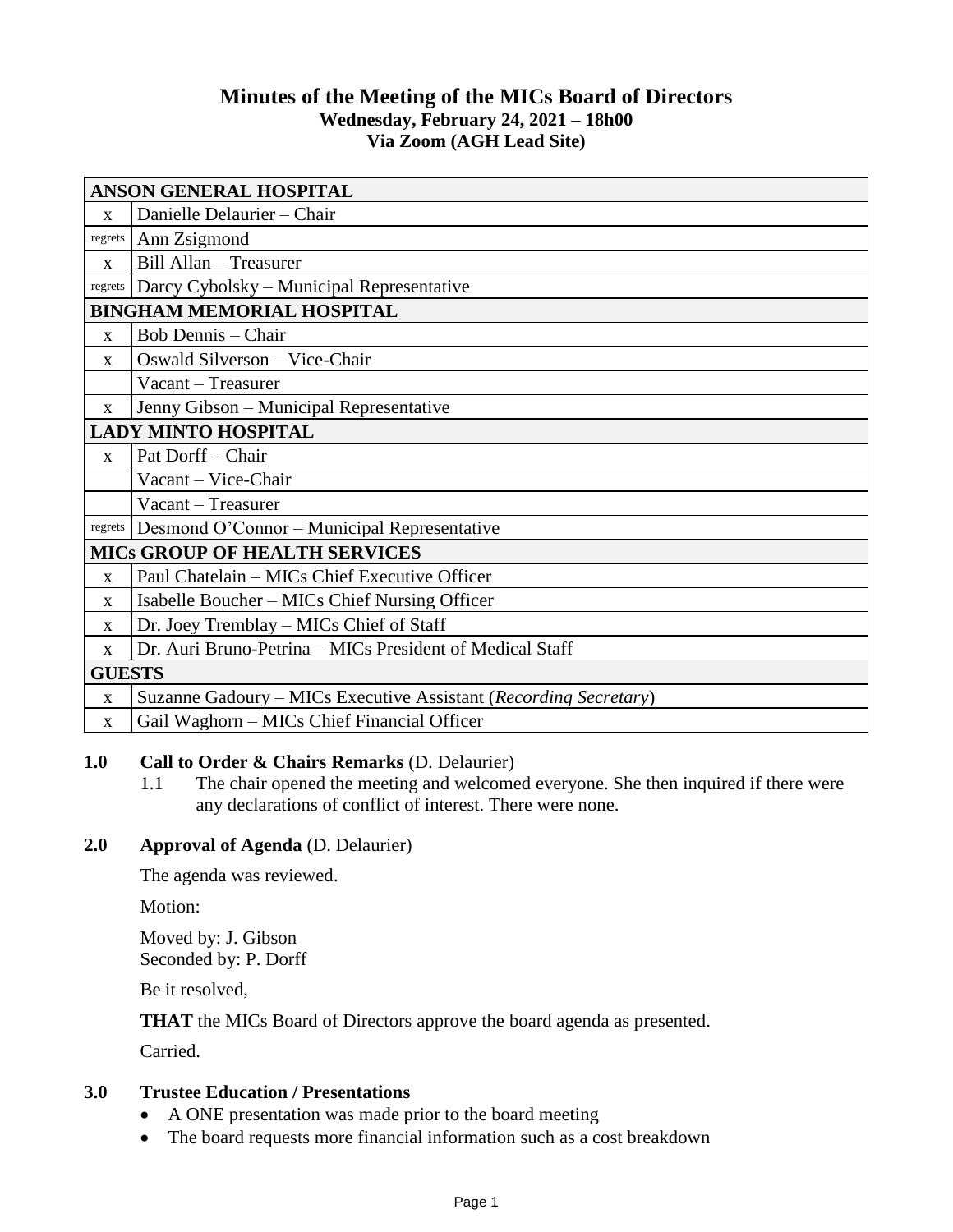## **4.0 Approval of Minutes (D. Delaurier)**

4.1 Minutes of the MICs Board of Directors meeting held January 27, 2021 were provided for information.

Motion:

Moved by: B. Allan Seconded by: P. Dorff

Be it resolved,

**THAT** the MICs Board of Directors approve the minutes of the meeting held January 27, 2021 as presented.

Carried.

### **5.0 Follow-Up Items**

- 5.1 Review of the 2020-2021 Board Work Plan
	- The Board Work Plan was reviewed for the month of February.
	- $\blacksquare$  The Nominating Committee met on Feb.17<sup>th</sup> to review board recruitment needs
	- $\blacksquare$  The Ad Hoc Committee met on Feb. 9<sup>th</sup> to review the policies and by-laws; no amendments were recommended.
	- The GCE Self-Assessment Action Plan will be emailed to the board members for their input.

#### **6.0 MICs Finance**

- 6.1 December 2020 Operating Statements G. Waghorn
	- Chief Financial Officer gave a detailed update of the financial statements for all sites

### **BMH**

- Operating surplus \$161,513
- Operating Margin 2.47%
- $\bullet$  Balance Sheet Current Ratio = 17.51; high because of the receivable from MICs to BMH
- Equipment Capital \$152,073 spent to December; budget \$308,635
- Building Capital \$590,909 spent to December; budget \$1,265,000

### **AGH/SCM**

- Operating Surplus \$127,028
- Operating Margin 1.66%
- SCM Operating Surplus \$53,861; over \$1,000,000 in COVID-related funding received which is improving the bottom line
- Unsure what reconciliation process will occur for this funding; there may be a future financial adjustment related to this
- $\bullet$  Balance Sheet Current Ratio = -.32; improving correlates to surplus position
- Equipment Capital \$280,708 spent to December; budget \$432,829
- Building Capital \$1,247,259 spent to December; budget \$2,011,432

# **LMH**

- Operating Surplus \$48,149
- Operating Margin .41%
- $\bullet$  Balance Sheet Current Ratio = 8.89; high because LMH investments are in MICs portfolio therefore their receivable from MICs is high, driving up the current ratio
- Villa Minto breakeven; has received over \$450,000 in COVID-related revenue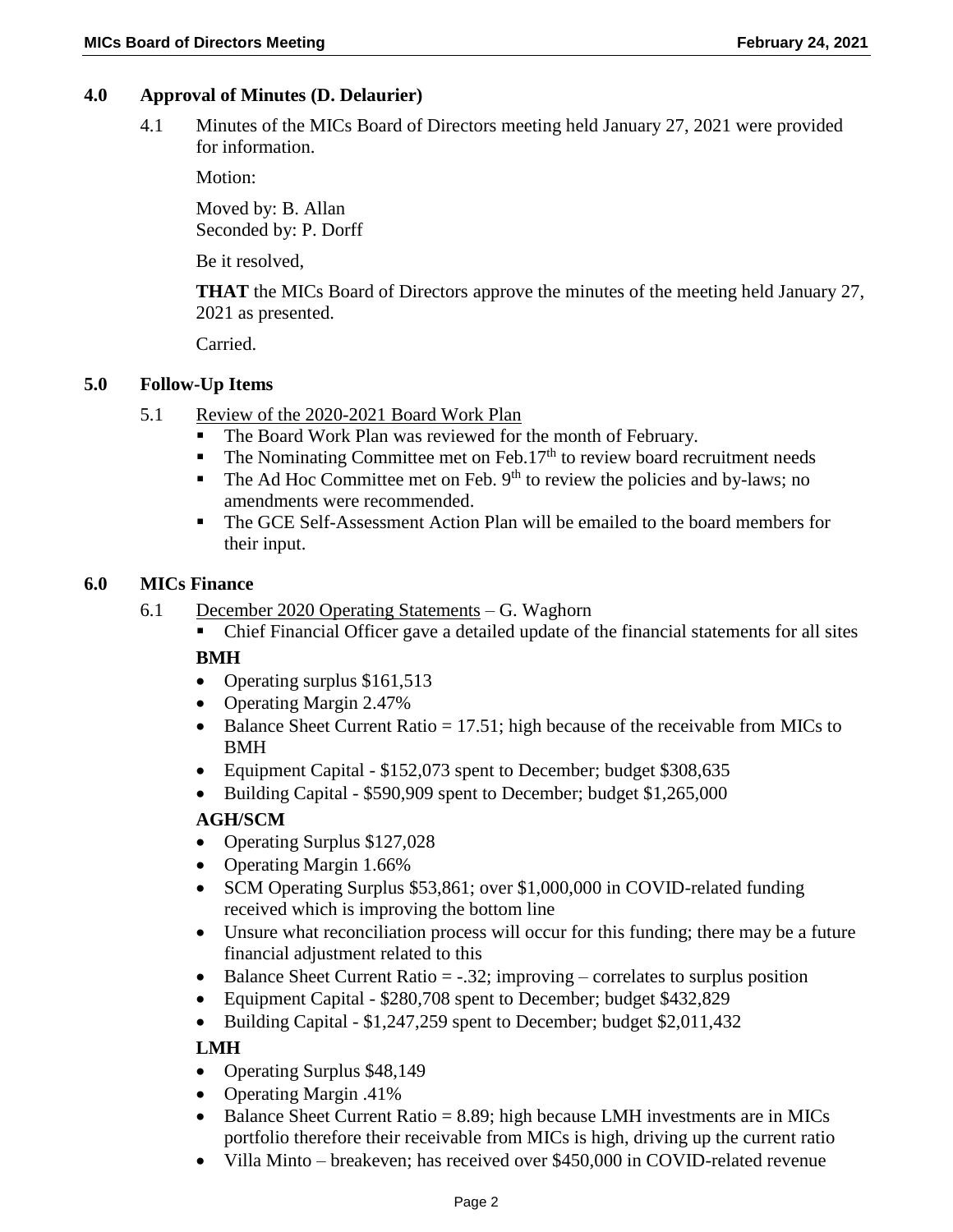which is improving the bottom line

- Equipment Capital \$160,583 spent to December; \$582,800 in budget
- Building Capital \$1,056,744 spent to December; budget \$1,490,000

Motion to approve December 2020 Operating Statements

Moved by: O. Silverson Seconded by: J. Gibson Be it resolved,

**THAT**, the MICs Board of Directors approve the December 2020 Operating Statements for Bingham Memorial Hospital, Anson General Hospital, South Centennial Manor, Lady Minto Hospital and Villa Minto as presented. Carried.

# **7.0 Presentations/Reports** (D. Delaurier)

- 7.1 Chief Executive Officer Report: (P. Chatelain)
	- The report was provided for information.
	- The CEO provided the following overview:
	- COVID-19 update:
		- $\checkmark$  Villa Minto is currently in a COVID outbreak as of last week.
		- $\checkmark$  Working closely with the Porcupine Health Unit on the vaccine roll out. The LTC residents are expecting their second dose by the end of February. We have consent from our team members who will be also receiving the vaccine when it becomes available.
		- $\checkmark$  Working on surge planning at a provincial and regional level in preparation to accept transfers from neighboring hospitals.
		- $\checkmark$  Antigen testing kits have arrived; requires extra staffing
		- $\checkmark$  We continue to run and staff three Testing centers; 2 days per week in Cochrane and in Iroquois Falls, and 1 day in Matheson.
		- $\checkmark$  Working with Ontario Health North on regional planning including developing a Mobile Enhancing Support Team (MEST); providing education and communication to our physicians, team members and community members.
		- $\checkmark$  Daily searching and procuring Personal Protective Equipment, including the purchasing of the Antigen Testing equipment for our LTC homes as per Directive 3.
	- We are still waiting on the next steps from the Ministry on our SCM 96-bed application.
	- The Physician Recruitment and Retention committee and sub-committees continue to meet.
	- The ONE Initiative (Expanse) workshops continued in February. The planning timeline calls for the signing of the Memorandum of Understanding in April 2021.
	- Our capital projects have now resumed after the lockdown, including awarding the Chiller project at AGH.
	- Received notification that BMH will be receiving a grant from the Royal Canadian Legion Branch 70
	- Board Members were invited to ask questions.
- 7.2 Chief Nursing Officer Report: (I. Boucher)
	- The CNO reported on the following items:
		- o There was a decrease in total ER visits for Q2 at all sites from last year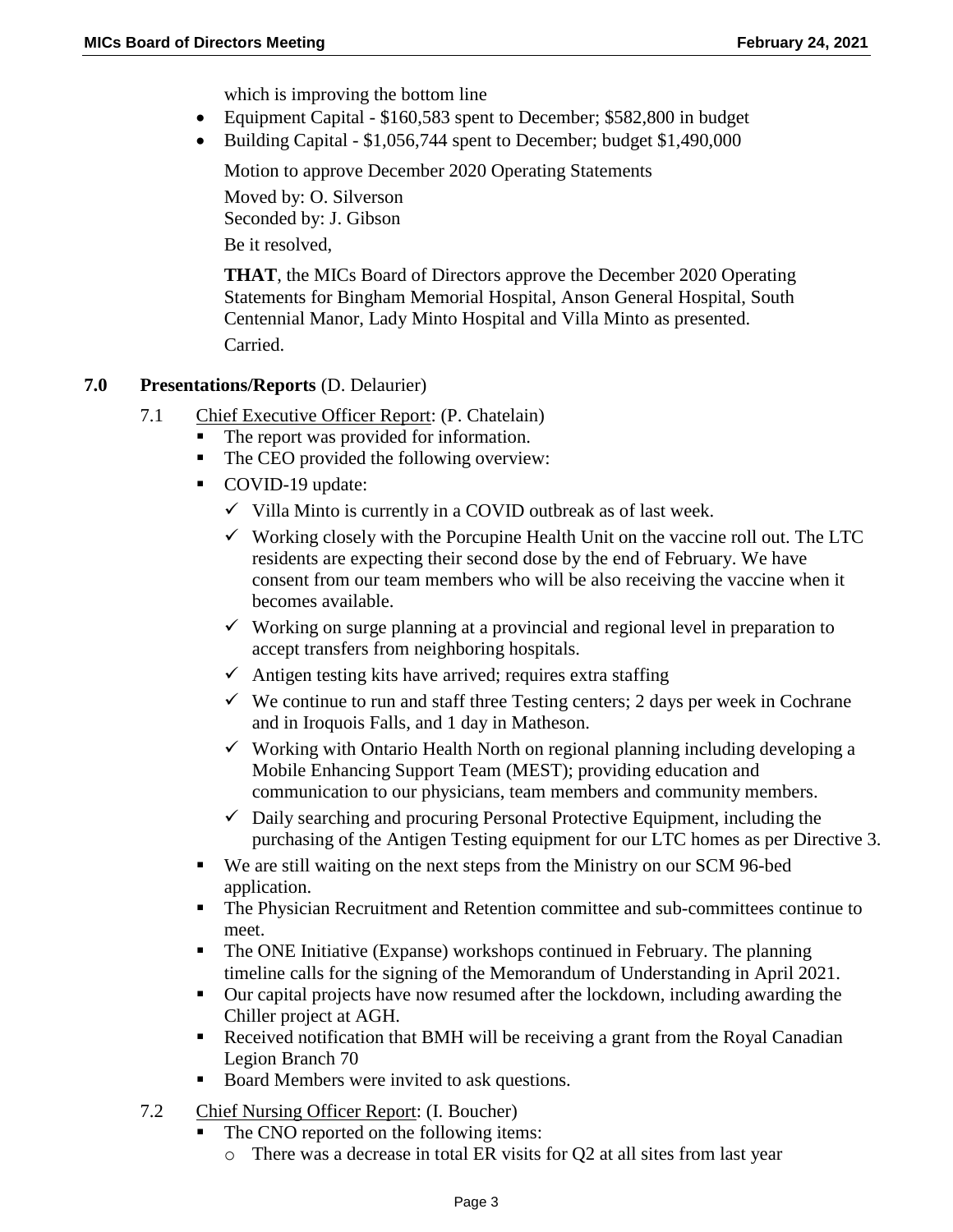- o A graph depicting CTAS levels 4&5 was provided for information; the majority of ER cases were at level 4 which is considered non-urgent
- o The provincial target for the length of time low-urgency patients (e.g. sore throat or vomiting), as assessed by the emergency department, spent in emergency and were not admitted to hospital (sent home or to another facility such as long-term care) is 4 hours. On average, the MICs hospitals were below the provincial average.
- o The provincial target for the length of time high-urgency patients (e.g. severe allergic reaction or overdose), as assessed by the emergency department, spent in emergency and were not admitted to hospital (sent home or to another facility such as long-term care) is 8 hours. On average, MICs hospitals were within the acceptable range.
- $\circ$  The provincial target for the length of time patients spent in the emergency department, and were then admitted to hospital (includes any time a patient may have waited in the emergency department for a bed to be available in the hospital) is 8 hours. On average, the MICs hospitals were over the provincial average.
- o Nursing recruitment and retention; AGH nurses are mostly junior as more senior nurses are retiring; working on strategies to support them
- o We have a pharmacy student who has finished his placement; offered him employment once he graduates; will be getting a second student in May
- o Board will need to work on the accreditation self-assessment survey soon
- o QIP HQO has not provided any direction; everything remains status quo
- Board members were invited to ask questions.
- **8.0 Medical Staff** (Dr. S. Tremblay)
	- 8.1 Chief of Staff Report:
		- Dr. Tremblay provided a verbal update on the following:
			- $\circ$  Recruitment committee met on Feb. 10<sup>th</sup>; a smaller regional committee was created; this ensures that all entities are represented
			- o Discussed funding to hire a recruiter
			- o Discussed the need for more locums as COVID is preventing some of our locums from travelling to our communities
			- o Dr. Chiang applied for locums through the EDLP which is to be used only for emergencies; these physicians have full-time commitments in other hospitals
	- 8.2 Medical Advisory Committee Minutes
		- Minutes of the MAC meeting held January 20, 2021 were provided for information.
- **9.0 LHIN / MOHLTC Business** (P. Chatelain)
	- 9.1 N/A
- **10.0 MICs Quality Committee** (I. Boucher)
	- 10.1 N/A
- **11.0 Site Business** (D. Delaurier)
	- 11.1 Anson General Hospital:
		- Approval of COVID Capital Item
		- Requesting a LUCAS device (CPR apparatus) for the ER department
		- This device is a chest compressor that is applied to the patient who needs CPR compressions. It frees up the hands of health care providers in the event of a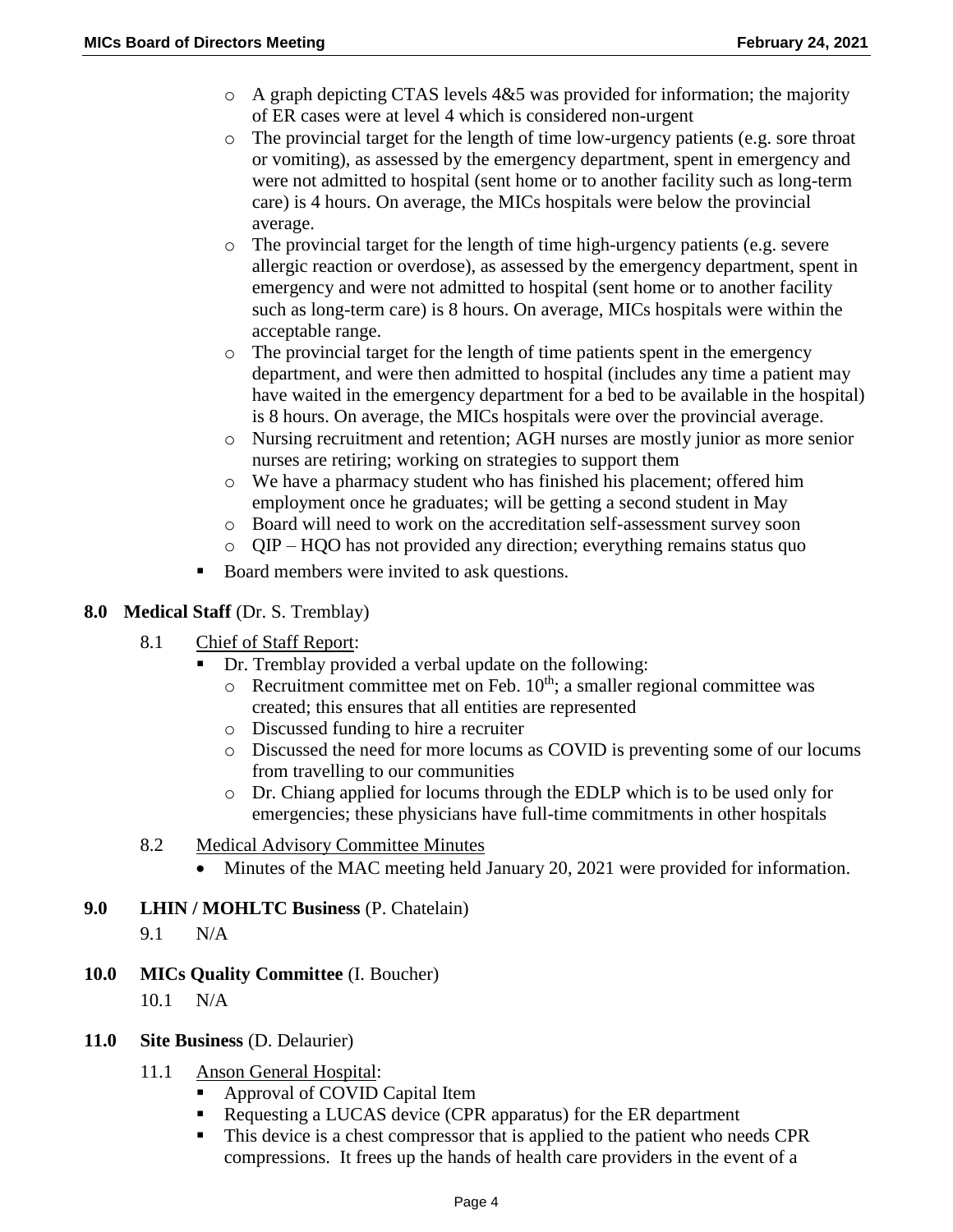protected code blue on possible/suspected COVID patients. EMS currently utilizes these devices and would apply them if transporting a patient with no vital signs. As we have limited staff at some sites and on night shifts, this would be a huge asset to the team and enhance the care they are providing.

Motion to approve

Moved by: B. Allan Seconded by: D. Delaurier

Be it resolved,

**THAT** the AGH Board of Directors approve the purchase of a LUCAS device in the amount of \$17K as presented

Carried.

#### 11.2 Bingham Memorial Hospital:

Approval of COVID Capital Items

Motion to approve the purchase of a LUCAS device

Moved by: J. Gibson Seconded by: O. Silverson

Be it resolved,

**THAT** the BMH Board of Directors approve the purchase of a LUCAS device in the amount of no more than \$17K as presented

Carried.

- Approval of a T60 Monnal Ventilator
- This unit has the ability to convert to a Bipap unit and is transportable. The COVID guidelines have changed and now include the use of Bipap in certain conditions. Our current Bipap is not portable and can't be transported in an ambulance.

Motion to approve a T60 Monnal Ventilator

Moved by: B. Dennis Seconded by: J. Gibson

Be it resolved,

**THAT** the BMH Board of Directors approve the purchase of a Monnal ventilator in the amount of no more than \$30K as presented

Carried.

- 11.3 Lady Minto Hospital:
	- Approval of COVID Capital Item

Motion to approve the purchase of a LUCAS device

Moved by: P. Dorff Seconded by:

Be it resolved,

**THAT** the LMH Board of Directors approve the purchase of a LUCAS device in the amount of no more than \$17K

Carried.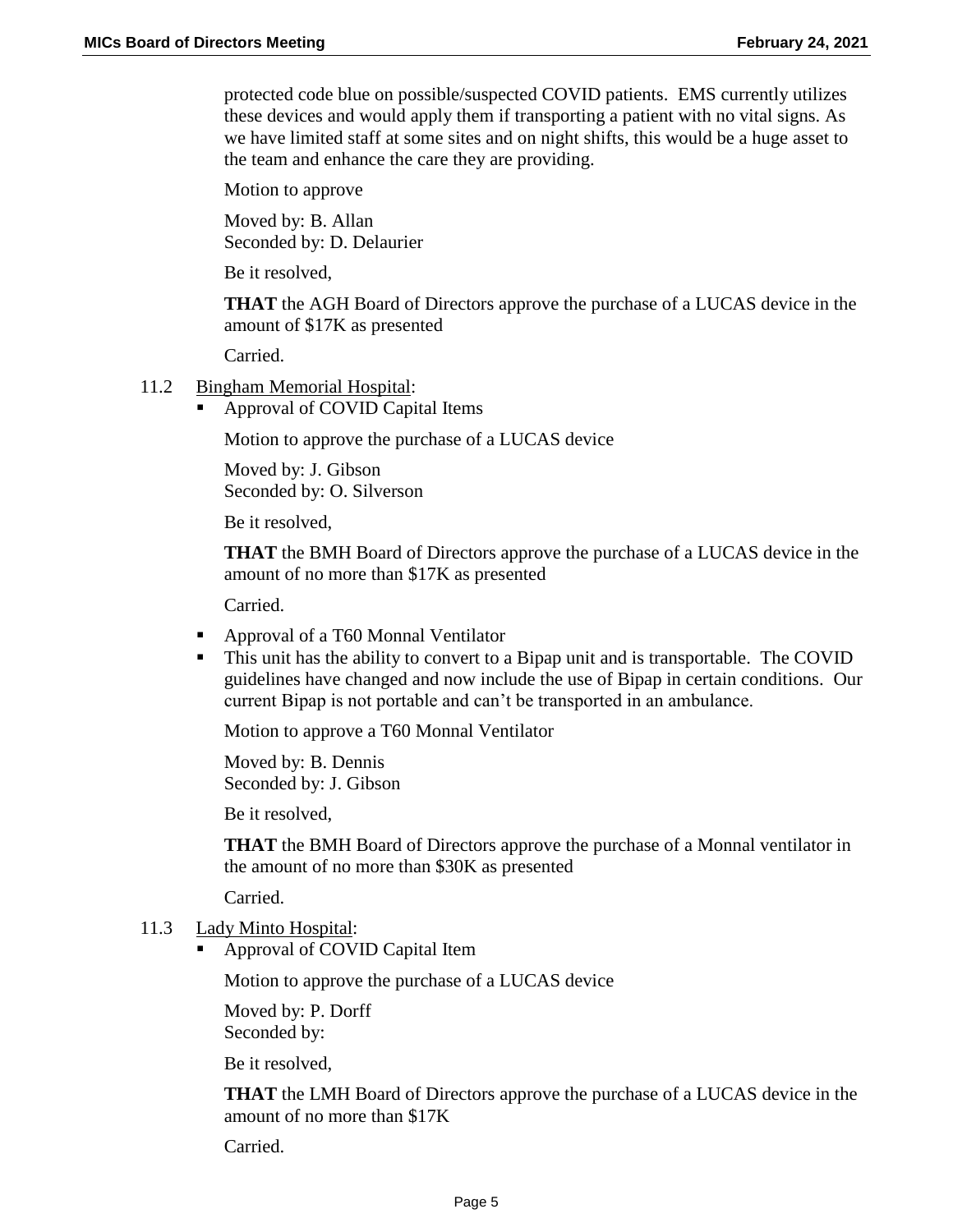#### **12.0 Partnership Business** (Bob Dennis)

- 12.1 January 2021 Board Effectiveness Survey Results ■ 12 out of 12 surveys were submitted.
- 12.2 February Board Effectiveness Survey The survey was emailed to the board members following the meeting.
- 12.3 Review of the Q3 Strategic Plan P. Chatelain
	- The Performance Measures were provided for information.
	- Some revisions were made based on feedback received from the Strategic Planning Committee members

#### **13.0 In Camera**

13.1 Motion to go in camera

Moved by: P. Dorff Seconded by: B. Allan

- 13.2 Discussion of physician privileges
- 13.3 Motion to go out of in-camera

Moved by: B. Dennis Seconded by: J. Gibson

13.4 Approval of physician privileges

**THAT** the MICs Board of Directors approve the appointments of Dr. Karalyn Church, Dr. Terrence May, Dr. Christopher Mercer, Dr. William Milne, Dr. Victor Ng, Dr. Abhimanyu Sethi, Dr. Lucas Spicer and Dr. Daryl Brain as locum tenens in the Emergency Department

Moved by: B. Allan Seconded by: P. Dorff

Be it resolved,

**THAT** the MICs Board of Directors approve hospital privileges for the aforementioned physicians as recommended by the MICs Chief of Staff as presented.

Carried.

**THAT** the MICs Board of Directors approve the appointment of Dr. Faiz Tuma as locum tenens in the General Surgery Program as recommended by the MICs Chief of Staff as presented

Moved by: B. Dennis Seconded by: J. Gibson

Carried.

### **14.0 MICs News** (D. Delaurier)

• February 2021 MICs Newsletters were provided for information.

### **15.0 Next Meeting Date** (D. Delaurier)

- Wednesday, March 24, 2021 at 6:00 p.m. (LMH Lead Site) via videoconference
- **16.0 Upcoming Meeting Dates**